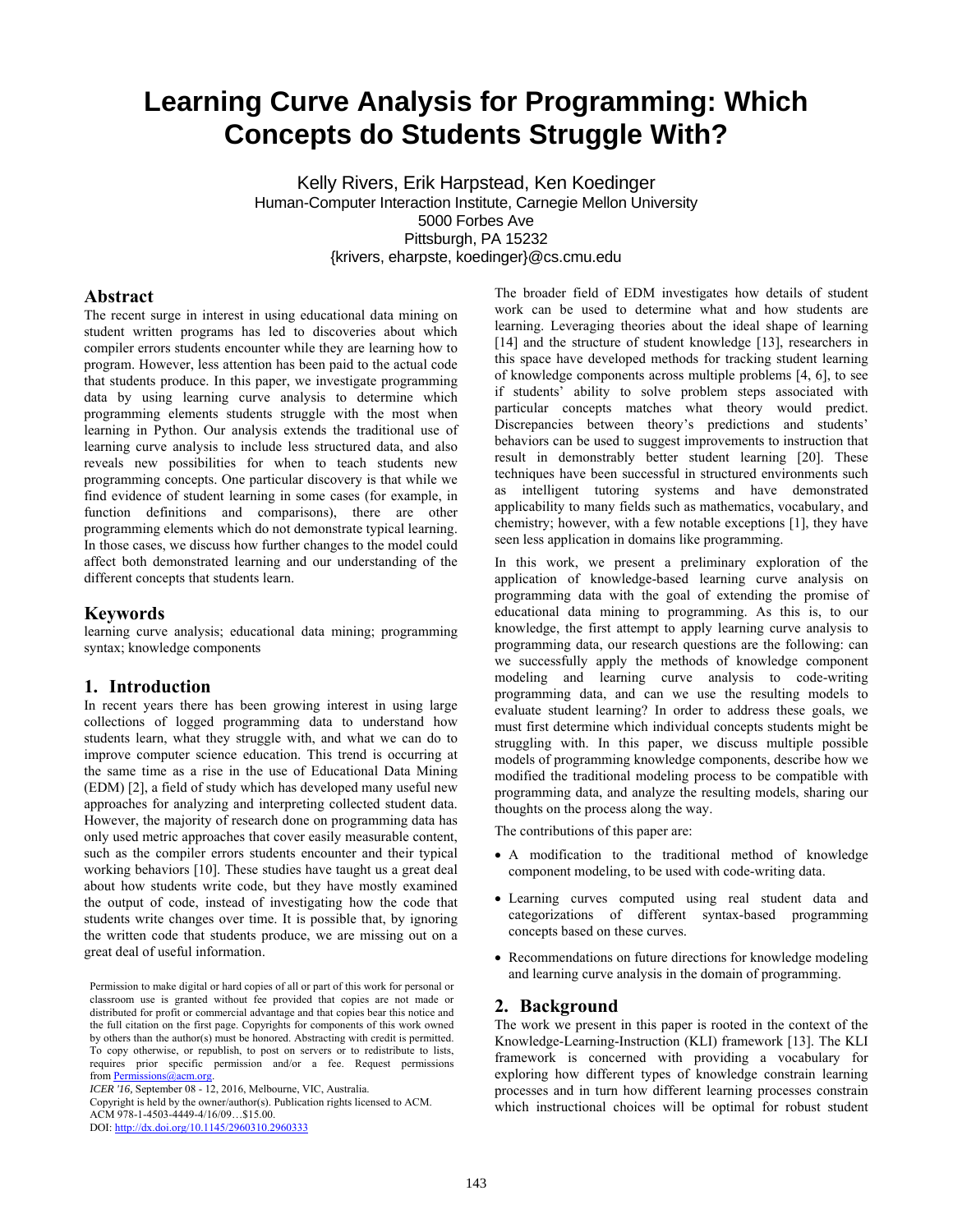learning. Central to the broader theory of KLI is the concept of a Knowledge Component (KC) which is defined as "an acquired unit of cognitive function or structure that can be inferred from performance on a set of related tasks." As learners are provided with instructional events for a particular KC it becomes more likely that they will demonstrate mastery of that KC when later assessed. This might seem straightforward, but it can be challenging to rigorously define what the KCs in a given domain are, and from there decide how best to structure the instructional environment to support those particular KCs.

On the other hand, most EDM research into programming data so far has focused on high level performance metrics and errors, instead of looking at how student code changes over time. However, there have been some exceptions. Several researchers have investigated the use of interaction networks as a way to interpret student work on a programming problem over time. This includes work on Parsons problems [7], Karel programs [16], and Java assignments [8]. These approaches tell us a great deal about how students develop their programs over time, but they do not separate out different knowledge concepts that can be investigated individually.

Some researchers have applied other EDM methods to programming data. Berges and Hubweiser used Item Response Theory (IRT) to compare the difficulty of different programming concepts, using concepts tagged on source code written by the students [3]. Kasurinen and Nikula applied Bayesian Knowledge Tracing (BKT) to programming data by predicting whether students would apply the correct structure to their code answers across sets of questions and found that about half of their students were predicted to have reached mastery on five central concepts by the end of their course [11].

In work closer to our own, Cherenkova *et al.* mapped problems to the concepts they were designed to test and used student success (on first attempt) to determine which concepts students were most challenged by [5]. They identified conditionals and loops as being particularly challenging for students. Yudelson *et al.* built student models based on code submissions over time, using the Rasch model and variations on the Additive Factors Model (AFM) [22]. Their process has many similarities to ours, but focuses on the question of how best to model students instead of investigating which specific concepts students are struggling with.

### **2.1 Learning Curve Analysis**

Inspired by the power law of practice [14], learning curve analysis is an approach from broader EDM research that focuses on estimating learners' performance over time [4]. The learning theory behind the approach is that the probability that a learner would make an error in exercising a given skill should decrease over time as they get more opportunities to practice the skill. Traditionally, skills in this context are formalized as KCs, with a given task exercising one or more KCs. Students who possess a mastery of those KCs are more likely to perform the task correctly.

From a statistical perspective, learning curves are fit to student performance data using the Additive Factors Model (AFM) [4]. AFM is a specialized form of logistic regression that uses information about a student's prior practice opportunities with a set of KCs to predict the probability that they will perform correctly on a given opportunity. The mathematical formulation of AFM's regression equation takes the following form:

$$
\ln \frac{p_{ij}}{1 - p_{ij}} = \theta_i + \sum_k \beta_k Q_{kj} + \sum_k Q_{kj} (\gamma_k N_{ik})
$$

This equation says that the log odds of a given student *i* performing step *j,* which exercises KC *k*, correctly can be predicted by a combination of an intercept for the student  $\theta_i$ , an intercept for the KC  $\beta_k$ , and a KC slope  $\gamma_k$ , where  $N_{ik}$  represents a count of how many prior opportunities student *i* has had to practice KC  $k$  and  $Q_{ki}$  is a binary Q-matrix defining the mapping between KCs and steps.

The general assumptions of the AFM model are that every student possesses individual differences in initial ability, represented by the student intercept; every KC has a different initial difficulty, represented by the KC intercept; and that everyone tends to master a given KC at the same rate, represented by a single KC slope for all learners. In the most commonly used implementation of AFM [12] there is a fourth constraint imposed, not noted in the regression equation, where KC slopes cannot be negative (meaning that people do not unlearn or forget KCs).

### **3. Methodology**

Before applying learning curve analysis to programming data we must first answer a few questions about how to adapt the usual methods to the unique properties of the programming domain. This is more difficult than it may at first sound, due to differences in the format of data traditionally used in learning curve analysis and the kind of data generated by programming tasks.

In the tutoring systems traditionally evaluated with learning curves, problems are broken down into individual steps, where a step is conventionally defined as the smallest unit of action that a student can perform correctly [21]. In programming data, there is no such definition of what a step should be. Programming data can be collected at as low a level as every keystroke made by students, but it is unclear how correctness could be measured for these low-level edits. Alternatively, data can be collected on student submissions and help requests; these submissions can be measured for correctness (using suites of test cases), but they also encompass many individual edits that have been made to the code.

In intelligent tutors, each problem's steps are tagged with one or more KCs at time of analysis. Since each step can be individually measured for correctness, each of the KCs can be analyzed for changes in correctness over time, to see whether students are learning. The analogy between tutor steps and submissions breaks down here, as failing test cases in a programming submission does not mean that every component of the code is wrong; it only means that a subset of the components are wrong. Therefore, we need to define a way to represent steps in programming problems that allows us to do useful data analysis.

To accomplish this, we address the following questions in the next sections:

- What are the KCs of programming?
- What are the steps and opportunities in a programming problem?
- How should correctness be measured for each of these steps?

### **3.1 Programming KCs**

In order to model learners' acquisition of programming KCs, we first need to determine what the KCs of programming are, so that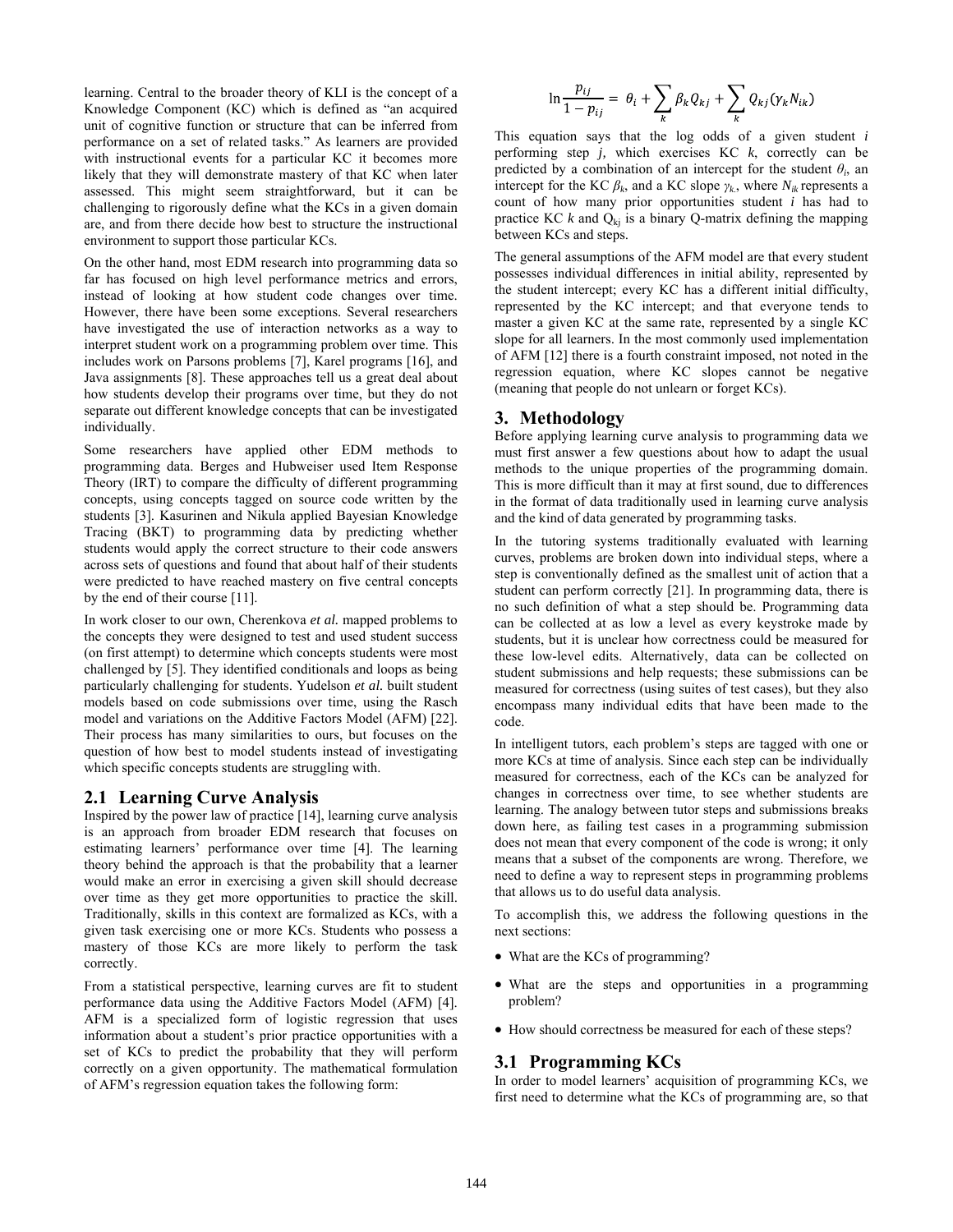we can construct a KC model that will accurately reflect student performance on programming tasks. In a broader sense this question has been a point of interest in the Computer Science Education Research community for many years, as many researchers have attempted to discover what the low-level concepts students are learning actually are.

First, one could view a programming problem as a set of constraints that the program needs to fulfill. These constraints can take the form of subproblems and/or test cases, which can all be individually assessed to see whether their requirements have been met. This model is a direct analogy to the step model typically used in tutoring systems. However, the subproblems and test cases are not themselves KCs, as we do not want students to learn how to solve specific test cases; we want them to learn how to write code that can be used to solve test cases like the ones assigned. Therefore, we still need to map these subproblems to sets of KCs.

Instead of using constraints, one could view programs through a broader algorithmic lens. From this perspective, students combine programming plans (common code substructures) in order to solve problems [19]. This approach has great potential as an accurate measure of student knowledge, but it assumes that students already understand the syntax of the programs they are writing, which is not always the case with novices. As we are investigating the work of new programmers in this paper, we leave algorithmic KC models for future work.

When considering the structure of knowledge in the programming domain, programming skill could be characterized as learning to choose the right program constructs (or combinations of constructs) in the appropriate circumstances for a specific goal. These can be represented as condition-and-response pairs, where a condition is the action that needs to be done and the response is the program token (or tokens) that can be used to execute that action. For example, if a student needs to store a value, they have to use the variable assignment operation. As a simplifying assumption, we could use the different textual tokens that appear in programs as indicators of construct use; additionally, if we can parse student code into Abstract Syntax Trees (ASTs), we can identify exactly when and where specific constructs are being used by walking the tree to find different node types. In this paper we utilize these AST node types to test whether this theory of programming knowledge as the ability to identify the correct conditions and provide the correct responses is an accurate model of programming KCs.

This approach still leaves some questions about implementation; for example, should each AST node type be treated as an individual KC, or should some tokens be collapsed together into broader categories? As a first step towards exploring this approach we decided to use a strategy that would include every token type in the built-in Python AST library. Once an initial candidate KC model has been created, it is common practice in learning curve analysis to explore various model refinements of merging more fine grained models, using both automated [4] and manual [20] methods; we plan to undertake this refinement in future work. These methods may help us determine how to change the original AST node types into KCs that are closer to the true knowledge that students are learning.

# **3.2 Programming Steps and Opportunities**

A 'step' is hard to define in a generative context where students can do a lot of typing at once. For now, we choose to define a step at the level of a student's deliberate action, whenever they submit a program or ask for a hint. However, we cannot use the submission process as a single opportunity for all of the problem's KCs, since it implies that all KCs are required to be concurrently present in order for a student to solve a given submission correctly. While this is an accurate description of how the programming tutor provides feedback to students, it makes it difficult to tease apart which KCs students are struggling with most when they get a submission incorrect. Therefore, we say instead that each submission/hint request can be viewed as a single step that encompasses a sequence of opportunities in parallel, where each opportunity corresponds to an individual KC.

In traditional learning curve analysis, only the first attempt at each KC opportunity is used to measure student learning. This is done because traditional systems give students immediate feedback on each individual step. This means that after the first attempt, correctly solving a step does not necessarily mean that a student understands how to perform the step correctly; it could be that they are only doing what the feedback told them to, with no further comprehension. Programming problems seem different, as students are given feedback on the whole problem, not the individual tokens they're writing. Still, it is possible that student might be applying the feedback to individual tokens. Therefore, we test two different kinds of KC step models: one which includes only data from the first attempt to each problem (where only the first submission of each session with a problem is counted in fitting learning curves), and one which includes all student submissions to the same problem. We call these two stepmodels First-Attempt and All-Attempts.

## **3.3 Step Correctness**

The final question we must answer is how to determine if a particular application of a programming KC was done correctly. Since we are using AST node types as KCs, we can evaluate the correctness of each KC opportunity by determining whether that node has been used correctly in the student's code. We define 'correct use' as follows: a) that the node occurs in the program, and b) that the node does not occur in the computed difference between the program and a correct version of the program, as generated by the ITAP algorithm [17]. In other words, an AST node type must be included in the correct portion of a student's code to be measured as correct. For a given opportunity, we explore two alternative approaches to measuring correctness. First, we could say that every KC opportunity must be evaluated in every attempt. In that case:

- If the KC occurs in the edit between the student's solution and the goal solution, it is INCORRECT
- If the KC is missing from the student's solution and this is the student's last (measured) attempt at that problem, it is INCORRECT
- Otherwise, it is CORRECT

Alternatively, we can say that all KC opportunities are evaluated in the first attempt, but in following submissions we only look at opportunities which changed after the previous attempt. Then:

- If the KC occurs in the edit between the student's solution and the goal solution, it is INCORRECT
- If the KC occurs in the edit between previous and current state (or if this is the first attempt), it is CORRECT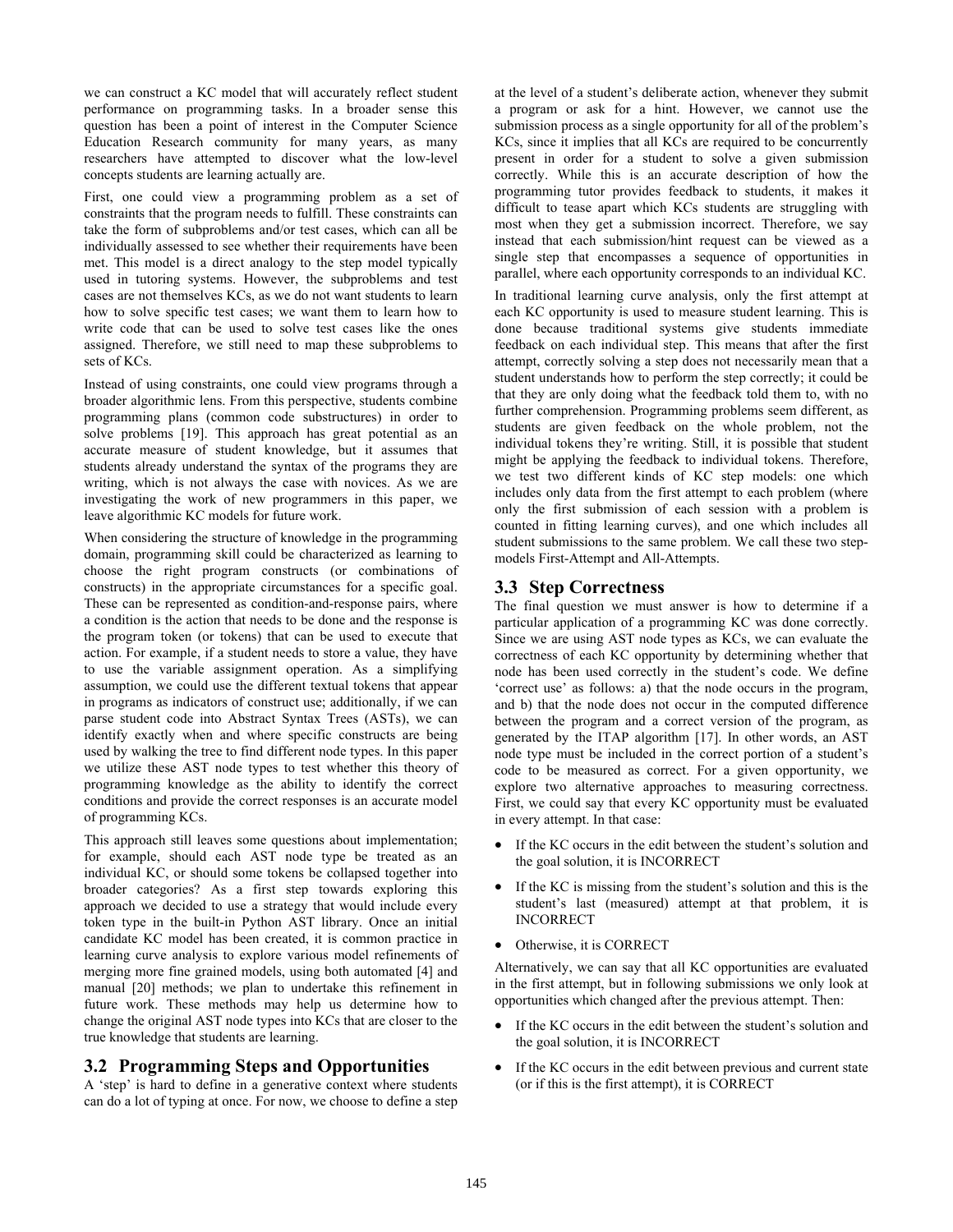- If the KC is missing from the student's solution and this is the student's last attempt at the problem, it is INCORRECT
- Otherwise, it is skipped for this step

Overall, we have a 2x2 variation structure with four KC models which we propose to build, as is shown in Table 1. We can think of the First-Attempts/Modified-Steps model as being closest to traditional KC models, and the All-Attempts/All-Steps model as providing the most data possible. We can compare these KC models to determine which provides the best learning curves, which we can then use to analyze student work and see what they understand and what they struggle with.

**Table 1: The four KC models proposed in method modification.** 

| First-Attempt/Modified-Steps | All-Attempts/Modified-Steps |
|------------------------------|-----------------------------|
| First-Attempt/All-Steps      | All-Attempts/All-Steps      |

# **4. Analysis**

Now that we've hypothesized possible KC models, we need to test them with real student data to see whether they can produce viable learning curves. In the following sections, we describe how we generated the four models and prepared them for statistical analysis.

# **4.1 Dataset**

The data we use comes from a study run in Spring 2016 on two introductory programming courses at Carnegie Mellon University. In this study, students were given access to an instance of Cloudcoder [15], an online IDE, which contained 40 Python programming practice problems covering a range of topics, including basic function structure, expression operations, conditionals, loops, lists, dictionaries, and recursion. Each practice problem had a Submit button which could be used to test the student's work against a collection of test cases, which would immediately showing the student the results. Students also sometimes had access to a Hint button which, when pressed, would generate a next-step hint for them based on the ITAP algorithm [18]. The study design randomized when students had access to the hint button, so that half of the students had access from weeks 1-3 of the study and the other half had access from weeks 4-6. All students could access the Hint button from weeks 7+.

We have not yet described how hint attempts would be included in the model, as they are not a typical component of programming log data. In traditional intelligent tutoring systems, hints are conventionally counted as an incorrect attempt at whatever KC the hint would have pointed the student toward. Therefore, we find the edit that was used to construct the hint (where the edit is composed of an old code snippet and a new code snippet), and for each KC opportunity determine whether the given node type occurred in the edit. Nodes which did occur are included as a HINT opportunity, while the other nodes are ignored. This process can be used across all four KC Model types, as it is a direct analogy from traditional ITS models.

All student use of the practice problems was optional, though students were told in class that completing practice problems could help them learn more. Out of 692 students in both classes, 89 agreed to having their data collected and chose to submit an answer for at least one programming problem. These 89 students made 2907 submissions and 380 hint requests over the course of the semester, resulting in a total of 3287 states over all 40 problems.

# **4.2 Model Generation Process**

For each problem, we used Python's AST library to automatically identify all node types that occurred in the exemplar solution of the problem. For example, the problem *helloWorld* (which asked students to return the string 'Hello World!') contained five main AST node types: Module, Function Definition, Arguments, Return, and String. This is similar to the approach used in JavaParser to identify concepts occurring in Java programs [9]. 48 unique tokens were identified across all problems, with an average of about 11 tokens per problem.

We sorted the states by timestamp, then generated a solution space from all of the states using ITAP's path construction methodology [17]. For each state, we then used the solution space to identify the set of edits between the state and the closest goal state (for attempt states), or the specific edit that would be provided in a hint (for the hint request states). We identified the nodes that occurred in these edits and the original states, and the edits between original states and previous states by traversing the given ASTs.

For the Modified-Steps method, we generated a set of opportunities where opportunity names corresponded to node types and correctness depended on the method mentioned above (incorrect if node was not in the state or the goal-edit, correct if the node was in the state-edit, not included otherwise). For the All-Steps model, we used the same process, except that all KCs not marked as incorrect were marked as correct. The two models generated this way were both First-Attempt models; to generate the corresponding All-Attempts models, we went back through the steps and re-named them to include the step's iteration, as was described above. This resulted in all four models that we wished to test.

# **4.3 DataShop**

At this point, we were ready to perform learning curve analysis on the KC models. To accomplish this we used DataShop, an online data analysis service [12]. In order to upload the models to DataShop, we generated files which included the following properties: Student ID, Timestamp, Student Response Type, Problem Name, Step Name, Outcome, and KC. (KC corresponded to the node type for each step, regardless of the used step name; the rest of the data was already available). DataShop automatically performed AFM on the datasets and generated learning curves for the KCs, making it possible for us to move directly to analysis of the results.

# **5. Results**

Now we can examine the learning curves that resulted from this data in order to determine how well our models fit the traditional idea of a learning curve, and which KCs students struggle with the most. In all of the learning curves that follow, we cut off the graphs once the number of students included in each data point drops below 9, in order to make sure that at least 10% of our population is always represented (and to avoid strange outlier behavior).

First, we want to see what the whole-data-set learning curve (which averages the learning curves of all the KCs) looks like for each model. If the KC model is accurate, these curves should start with a high error intercept and then curve downwards, eventually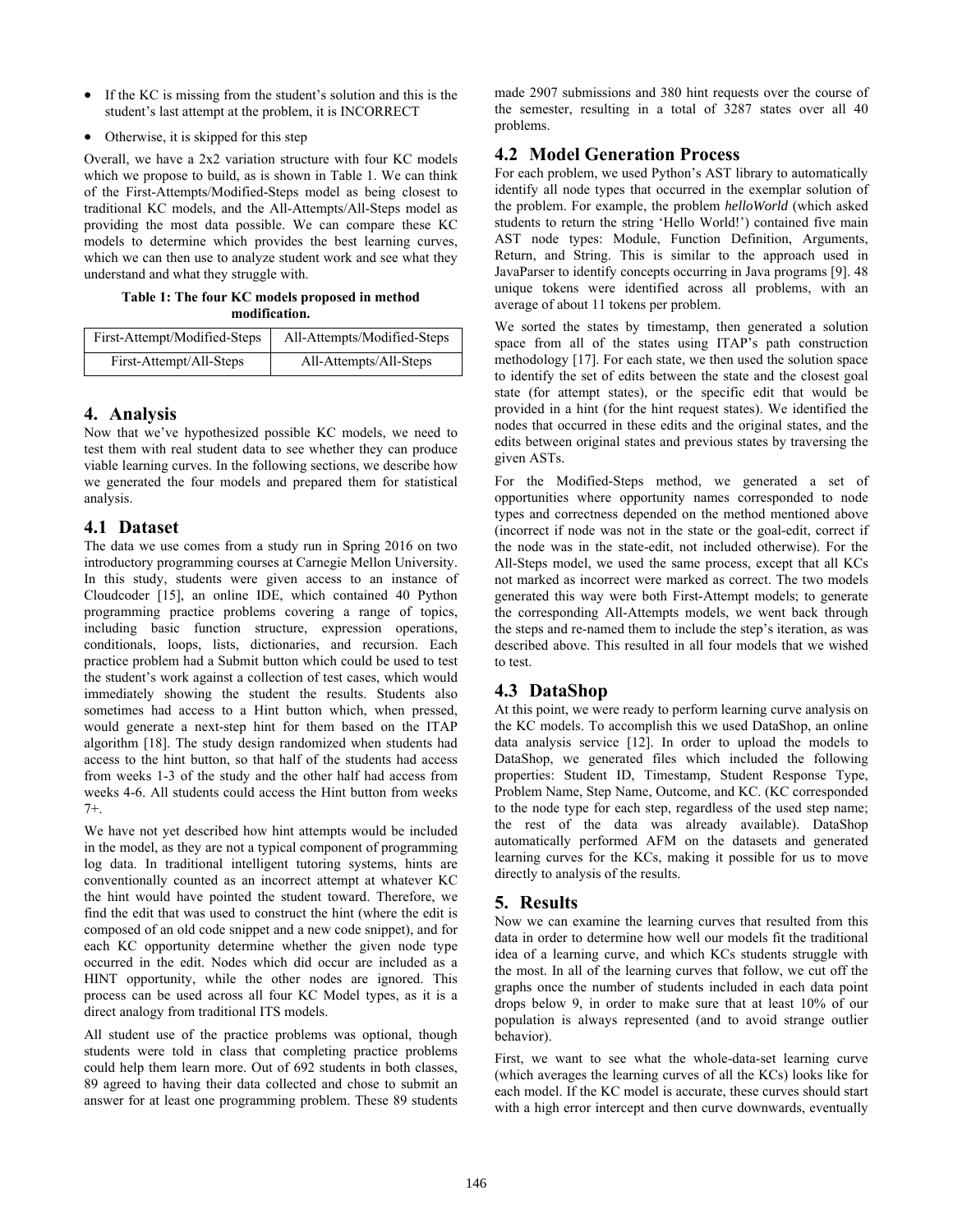

**Figure 1: Full-model learning curves for all four types of models.** 

plateauing near an error rate of zero (as students achieve mastery of all the individual KCs). As is shown in Figure 1, our KC models clearly do not match our expectations. The two All-Attempts curves actually increase over time, showing the opposite effect of what we expect based on theory. The two First-Attempt curves show more promise; they start with a declining curve over the first five states, then plateau at about 30% error rate afterwards. The data itself is jagged, but that does not necessarily invalidate our model as the curves for individual KCs can still have the expected downwards curve.

Comparing these results makes it clear that the First-Attempt model is a better fit than the All-Attempts model (which supports the traditional method of counting student attempts in tutoring systems). The Modified-Step and All-Step models, on the other hand, turned out to be almost identical in structure (due to the

 high overlap in their data), to the point that they could be used interchangeably. The Modified-Step model is closer to the traditional ITS model, so we will use it for the following analysis.

 Next, we can examine the learning curves for each individual KC to determine where learning is happening. In DataShop, individual learning curves can be sorted into five categories: curves where there is not enough data for solid analysis (littledata), curves that start and end with low error rates (alreadylearned), curves that start and end with high error rates and show no downward trend (no-learning), curves that start and end with high error rates but do show a downwards trend (still-learning), and curves that start high but end low, demonstrating student mastery (good-learning). Optimally we'd like to see lots of goodlearning curves, as they indicate that students are learning the concepts as expected, but the other curves are informative as well; already-learned concepts do not need to be covered as much, nolearning curves indicate problematic KCs, and still-learning curves demonstrate where extra practice is needed.

We examined the individual KC learning curves within the First-Attempt Modified-Step model, and found the following categorizations for our set of all AST node KCs:

- Little-data: !=, <=, >=, Alias, Dictionary, Divide, Expression, Import, In, List, Not, Not In, Or, Slice, Subtract, Tuple, Unary Operation, Unsigned Subtract, While
- Already-learned: If, Module
- No-learning: <, >, Add, And, Assign, Attribute, Binary Operation, Boolean Operation, For, Index, Integer Divide, Load, Modulo, Multiply, Name, Number, Parameter, Power, Return, Store, String, Subscript
- Still-learning: ==, Call
- Good-learning: Arguments, Compare, Function Definition

 At first glance, this categorization only suggests that there are many KCs which are not being practiced enough (in the Littledata category) and many KCs which are not being learned (in the No-learning category). However, it's possible to glean much more information by investigating the individual learning curves and seeing what they show about the data. To demonstrate this, we share examples of the different kinds of learning curves (excepting little-data, which is usually non-informative), and we discuss what they might mean.

### **5.1 Good Learning Curves**

First, we'll look at a successful learning curve for the Function Definition KC (as shown in Figure 2). This is an unusual KC as it only applied to the first six problems of the dataset that students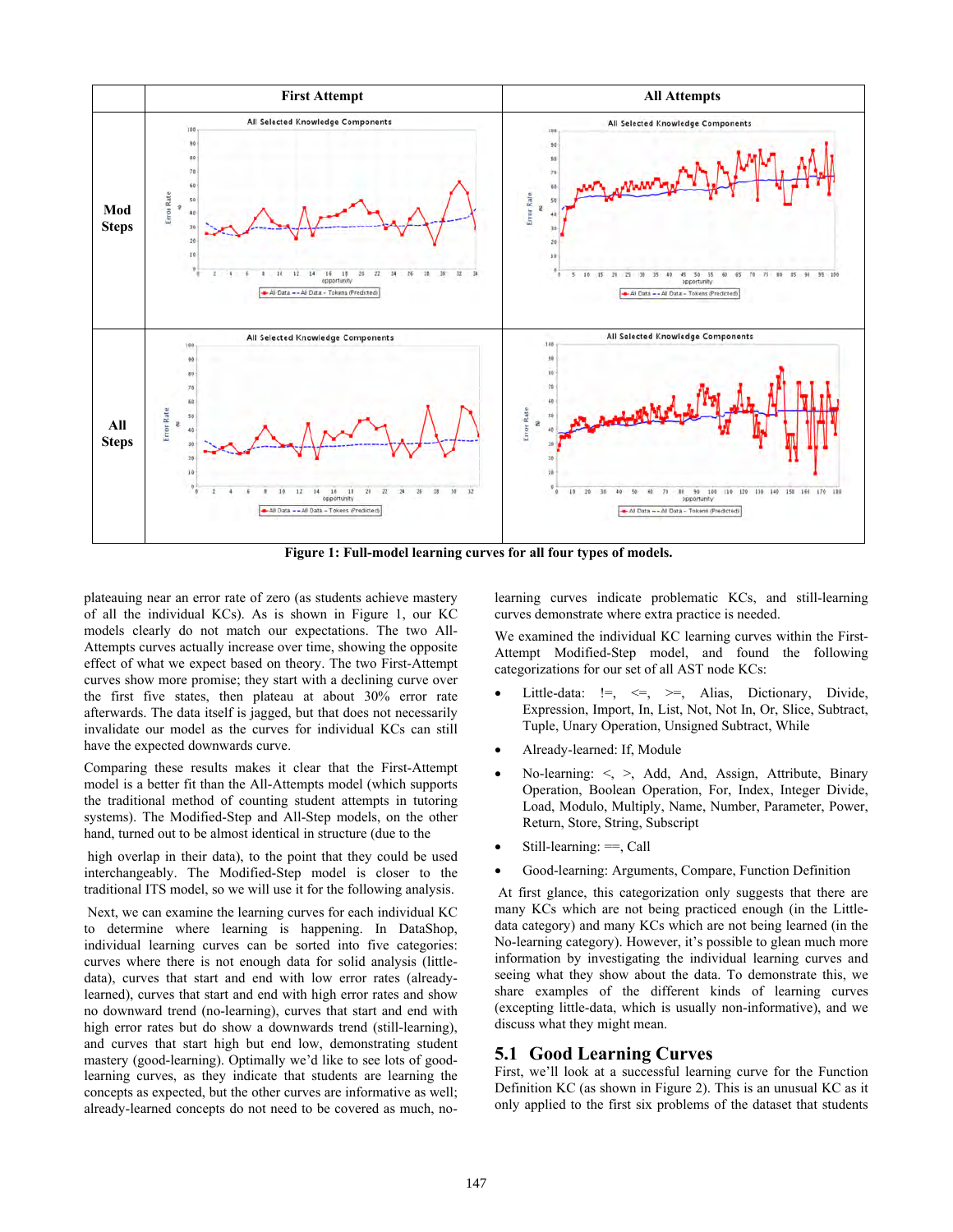had access to; these problems were presented with no starter code, while all future problems were given with a function header (to help standardize student responses).



**Figure 2: The good learning curve generated for the Function Definition KC. Starts at 23% error and approaches 0%.** 

In this learning curve, the error rate starts at an average of 23.4%; not as high as many other KCs, but high enough to indicate that around one out of five of students are struggling with the KC at their first attempt. In this model each new attempt is (usually) associated with a new problem; therefore, this graph shows that students struggled with the function definition in the first problem (helloWorld), but quickly mastered it in the following problems. We investigated the uptick at opportunity 5 and found that it was due to three of the twenty-five students asking for a hint before submitting anything to the associated problem (isPunctuation); as hints are counted as incorrect states by AFM, this resulted in an increase in the error rate.

The Arguments learning curve is very similar to Function Definition, which is sensible as the two occur together. However, the Compare learning curve (shown in Figure 3) demonstrates a different learning effect. The data in this model mostly progresses slowly downwards, but it has a blip at opportunity 5, where it hits 0 only to jump back up again. This seems to be due to a problem which used comparison very simply (to check if a value was less than 0, an edge case) that is surrounded by problems which use multiple comparisons that must be combined. This might be a sign that the skill required to use a single comparison operation is different from the skill of combining multiple comparisons, and that the two should be separated into different KCs (and taught as separate concepts as well).



**Figure 3: The learning curve generated for the Compare KC. The model trends downwards, from 30% to below 20%, and the data shows a similar trend.** 

### **5.2 Still-Learning Curves**

Next we'll look at a learning curve which seems to be trending downwards (as we'd expect), but does not reach a low enough error rate to say that the student has truly learned the concept. The Call KC occurs every time the student uses any function call in their code; therefore, it is surprising to see that this data is mostly consistent (albeit with a jagged appearance) and steadily heading downwards. This suggests that students are not learning new concepts for every new function they have to call; instead, they are learning a single concept, how to use *any* function call successfully. With more opportunities, we would expect this model to reach mastery. Therefore, we may wish to include more problems that let students practice using function calls.



**Figure 4: A learning curve that has not yet demonstrated mastery, showing student progress in the Call KC. The model starts at around 50% error rate and reaches 30% error rate before running out of opportunities.** 

#### **5.3 Already-Learned KCs**

One of the learning curves generated by our method was quite surprising to us; we did not expect to find that If statements would be classified as already-learned (as is shown in Figure 5)! This classification could be due to several reasons; perhaps the students are using if statements correctly but making errors in the tests and bodies of the statements, or perhaps the concept of a conditional is intuitive enough that students truly do solve the problems with no trouble. To investigate this, we looked more closely at the data associated with this learning curve, and we quickly determined that the real cause might be the method used to generate KC models at the beginning.



**Figure 5: The learning curve for the If Statement KC, which seemingly demonstrates that students have mastered using if statements from the very beginning. The curve remains below 20% error for all opportunities.**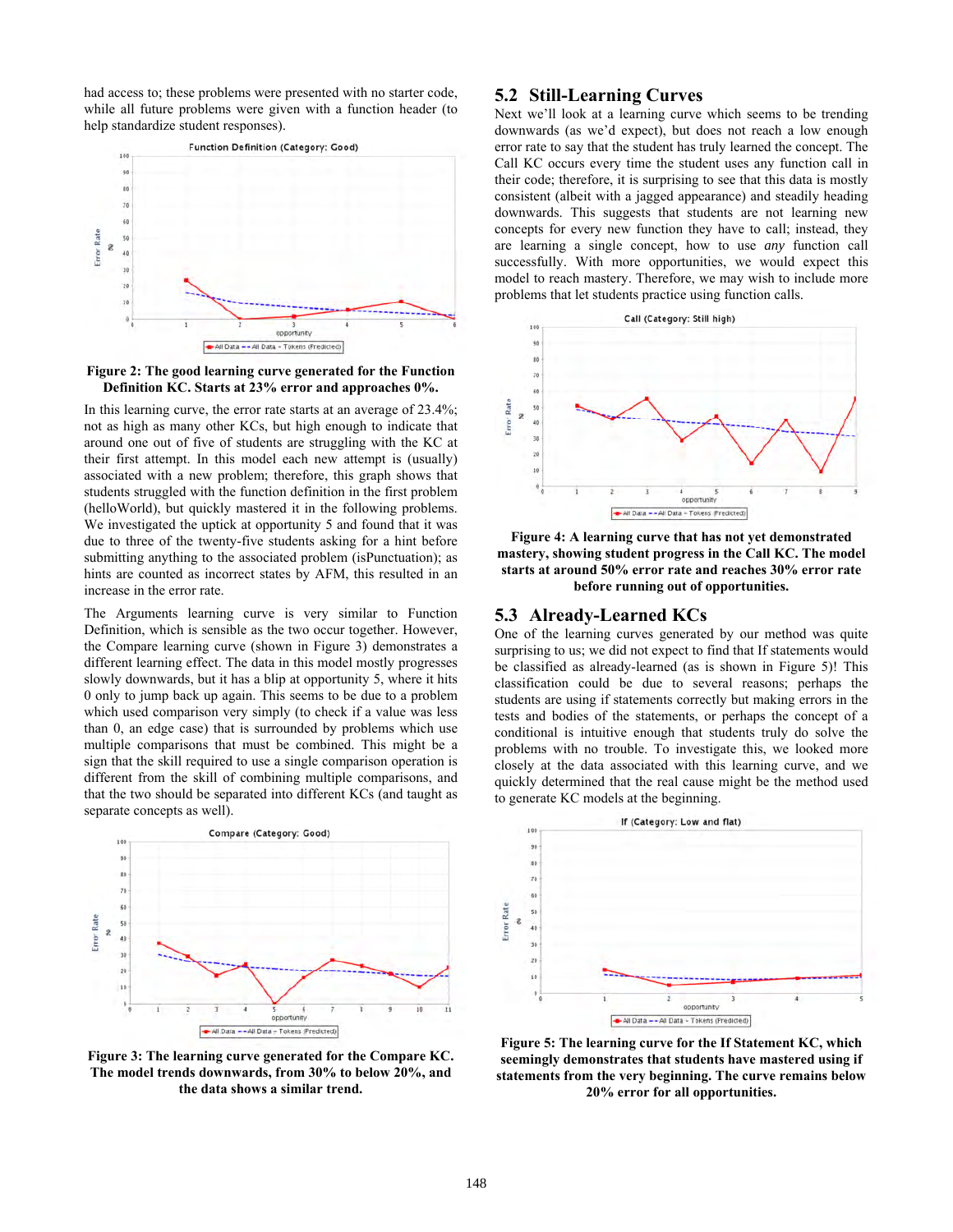For each problem, we had generated a set of KCs to be measured based on the teacher solution to the problem. In the teacher view of the problems, many of the early problems could be solved by returning simple boolean expressions. However, students who solved these problems often opted to use conditionals instead, often writing code of the form *if (boolean expr): return True else: return False*. This means that students often got a great deal of practice at writing conditionals that was not actually measured. If these problems included If statements in their KC models, we would expect a more accurate learning curve for those students; however, this would also unfairly penalize the students who did not use If statements but succeeded in solving the problem. This could possibly be remedied by basing the KC model for each problem and each student off of the student's eventual correct state, instead of the teacher's goal state; however, this would provide less overlap between student models, and would provide less connection to the teacher's intended problem design.

### **5.4 No-Learning Curves**

Now that we have covered what the successful KC's learning curves look like, we can start examining what might be happening with the curves that show no learning at all. Upon examination, these fall into two categories: data which has a flat error rate, and data with more jagged error rates.

The first category (flat error rate) is demonstrated by Boolean Operation, For, Index, and Subscript. We'll use the For KC as an example here (shown in Figure  $\vec{6}$ ). This curve is exactly what we'd expect: it demonstrates a consistent error rate, which, though low, is not good enough to reach mastery. Investigation into the individual opportunities did not show a consistent reason for this; some error states were due to missing for loops, while others were caused by for loops being used in the wrong place.





The data with jagged error rates is more interesting to examine. Attribute, Binary Operation, and Return give us this effect; we'll examine the Binary Operation KC (which encompasses all noncomparison or boolean operations with two operands), shown in Figure 7. By investigating the incorrect states that are represented by each of the opportunities, we can determine why students do so well at some states and so poorly at others.

First, we looked into the low error rate opportunities (1, 2, 3, 5, 9, and 12). The first four were all problems where the only goal was to perform mathematical operations which were provided by the prompts, and it seems that most students had already mastered these mathematical skills (which is not surprising, as these are similar to basic calculator operations). The other opportunities, with higher error rates, have a range of causes: some used nonmathematical operations (like concatenating strings), and some combined multiple operations in non-intuitive ways. Furthermore, binary operations such as  $x+1$  were often treated as basic values in the more complex programs, and thus could often be marked incorrect when the real blame fell on higher-order constructs. This also occurred with the Name, Number, and String KCs; all had wildly inconsistent learning curves due to their prolific use throughout programs.



**Figure 7: A learning curve generated for the Binary Operation KC. The jagged pattern indicates potential problems with the KC.** 

It may be possible to improve the fit of binary operations by splitting them up based on the operator type; however, the learning curves generated for the operators themselves either have too little data to identify learning or exhibit no learning at all. We might meet more success if we group up the operators into subcategories and separate out the different purposes that some of the overloaded operators (like addition) have.

### **6. Discussion**

In this paper, we've attempted to automatically generate KC models for programming out of the AST components used in program solutions. We've investigated whether these models should be generated using all attempts vs the first attempt only, and whether only modified nodes should be included in each opportunity vs all KC nodes. Our results show that the first attempt model tends to produce cleaner learning curves, and the two step models perform equally well. However, the general learning curves produced do not show the expected reduction in error rate. To determine why, we looked into the individual KC learning curves.

In investigating these individual learning curves, we found wideranging results. First, we found that several KCs did not contain enough data to demonstrate learning; in other words, the students weren't getting enough practice to master those concepts. This can be remedied by producing more problems that cover the neglected KCs. Many KCs did not exhibit any learning (possibly due to bad KC modeling), but some did show learning, either complete or partial. Investigating the erroneous states that led to these learning curves helped us identify several unexpected occurrences, such as the fact that students had already mastered If statements by the time they reached the problems where they were first supposed to use them, and the fact that function calls seem to be learned independently of different function types. Findings such as these, if they are validated in future work, could be used to inform the teaching of programming (for example, by including the instruction of conditionals much earlier in the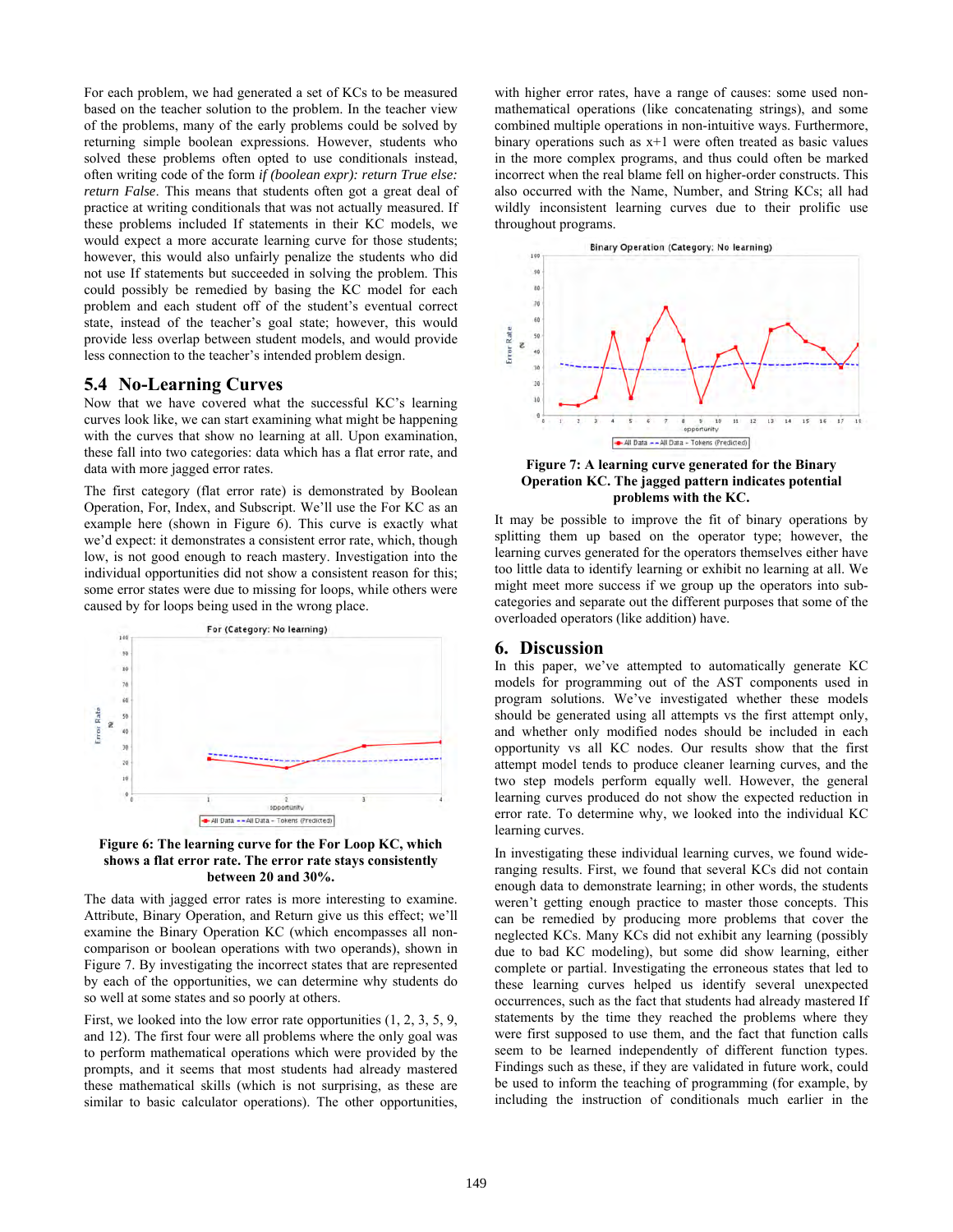curriculum, as students will apparently use them regardless of instructor intent).

In future work, we plan to modify the KCs used in the models we've generated to see if we can improve the modeling of the student data. Several possible modifications were mentioned in the Results section; for example, we might group similar AST nodes (such as the comparison operators  $\leq, \geq, \leq,$  and  $\geq$ ) together into joint KCs, as they can all be used for semantically equivalent purposes. We might also try to identify when a single KC is actually representing several different concepts; for example, we can split the Add operator into its different types (string concatenation and numeric addition), and we can try to identify simple edge-case comparisons and separate them from more complex comparisons. Modifying these KC models may lead to better-fitting learning curves that better model how students are learning.

We've also considered additional approaches that could be used in defining programming step opportunities and correctness in the processing stages of model construction. First, we could generate KC models for each problem based on the student's individual goal state, instead of the teacher goal state; this would allow us to capture learning on all the AST nodes that a student used, instead of just measuring learning on the originally intended concepts. This approach might remedy the problem shown in the If statement KC. Alternatively, instead of using path construction to identify the correctness of KCs, we could use the test cases assigned to the program, where each test case could be mapped to the set of nodes which that test case is supposed to cover. This would require more advanced program analysis, but could yield more accurate results without relying on the creation of goal states for correctness measurement. We also considered using the provided teacher solution for comparing student solutions to a goal state instead of computing goal states via algorithm; however, attempting this quickly revealed that it was a useless approach, as the multitude of possible solutions led to an artificially high error rate in all KCs.

In this paper we demonstrated how DataShop could be used to examine learning curves and investigate erroneous states; however, there are other DataShop features which we did not utilize. For example, the Performance Profiler feature can be used to identify the error rates for different KCs across different problems/steps/etc. Using this system, we could look more deeply into the data to determine whether some KCs are being used in different contexts at different times (for example, if the Add node has different error rates when adding numbers when compared to adding strings or lists). This could help us start building up more semantic KC models which may have a greater chance at successful modeling.

There are several limitations to our work. First, we are using learning curve analysis and AFM in ways that they were not originally designed for; it is possible that the results we have gotten from them may not be indicative of actual student learning. Additionally, our decision to define KC correctness based on the edits between the state and a chosen goal state is a very rough approximation of true KC correctness. It's possible that the optimal goal for the student's current state will not have been chosen, resulting in more edits than are necessary; it's also possible that a node could be correctly used, but would still need to be changed in order to get to a correct code state. Future work in hand-coding the states might be used to see how accurate this automated approach is at estimating KC correctness.

Furthermore, our method of representing steps as simultaneouslyexecuted actions is very different from the traditional implementation of steps in intelligent tutoring systems and other educational technology. Compounding this is the fact that there may be many other invisible steps that we are not measuring at all, such as students' design decisions, which occur before they even start to write code. We welcome suggestions on how this step model could be modified to better represent the reality of student work.

In traditional intelligent tutoring systems, it is assumed that problem sequencing is handled with a mastery paradigm [6]; once a student has mastered a concept the system can move on to a new topic. However, in a conventional programming task, this is impossible, since old KCs must be used to build up new ones as more advanced concepts are learned. Therefore, it's possible that the behavior of learning curves will be different in this context than in other, less construction-based contexts.

Finally, we were unable to construct a validation strategy for the models at the time of writing, as we did not yet have student performance data outside of the system to compare the models to. Therefore, we must rely on the success of AFM in other domains as evidence that the models can truly emulate student learning. If student data was available, we could check for similarity between the produced model's student intercepts (which are supposed to simulate the incoming ability of individual students) and the pretest scores of students in the class; this at least could be used to determine whether the model as a whole mirrors reality accurately. Additionally, we could design test items to target specific KCs, then have the students complete these items after practicing, in order to see whether students perform better on items that are shown as mastered in the model. We hope to use these approaches and others in future work.

### **7. Conclusion**

We hope that, overall, this work can serve as evidence of the fact that programming data can be evaluated using approaches that more closely examine the code that students produce and the learning that students do over time. Approaches such as KC modeling and learning curve analysis can help us understand the precise concepts that students are struggling with, which may inform the future design of programming curricula in order to better enable learning. There are many modifications that could be made to the models presented here in order to more accurately represent programming knowledge, and we hope that others will use and adjust some of the method presented in this paper to test these modifications in future work.

### **8. Acknowledgements**

Thanks to Jason Imbrogno for his help with an early version of this project. This work was supported in part by Graduate Training Grant awarded to Carnegie Mellon University by the Department of Education (# R305B090023).

### **9. References**

- [1] Anderson, J.R. and Reiser, B.J. 1985. The LISP Tutor. *BYTE*. 10, 4 (1985), 159–175.
- [2] Baker, R.S.J.D. and Yacef, K. 2009. The State of Educational Data Mining in 2009 : A Review and Future Visions. *Journal of Educational Data Mining*. 1, 1 (2009),  $3-16$ .
- [3] Berges, M. and Hubwieser, P. 2015. Evaluation of Source